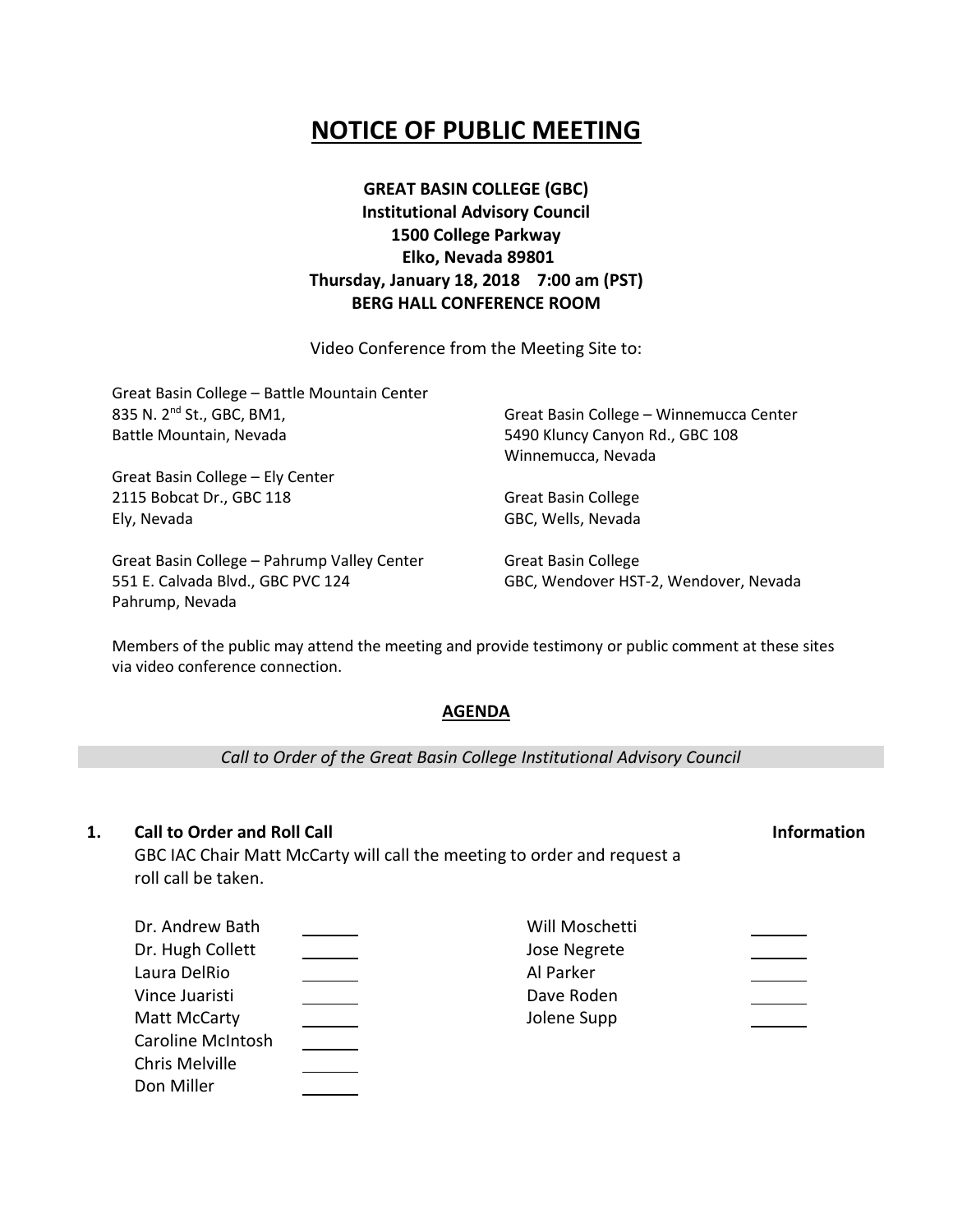| <b>Possible Action</b><br>GBC Institutional Advisory Council will review, recommend changes, and/or approve the |
|-----------------------------------------------------------------------------------------------------------------|
|                                                                                                                 |
|                                                                                                                 |
|                                                                                                                 |
| <b>Information</b>                                                                                              |
| GBC IAC Chair Matt McCarty will introduce the new member and review the six reappointments                      |
|                                                                                                                 |
| <b>Information</b>                                                                                              |
|                                                                                                                 |
| GBC IAC Chair Matt McCarty will update the IAC on the previous meeting of the NSHE Board of                     |
|                                                                                                                 |
| Information/For                                                                                                 |
| <b>Possible Action</b>                                                                                          |
| GBC Chair Matt McCarty will lead a discussion on the three goals of the GBC IAC and determine                   |
| targeted meeting dates for specifically talking about each of the targeted areas.                               |
|                                                                                                                 |

A. Meeting the Needs of K-12 and Dual Enrollments

B. Meeting the Needs of Employers

C. Meeting the Needs of Health and Human Services

# **7. Nevada Promise Scholarship Update –** *Cassandra Stahlke* **Information**

# **8. President's Report –** *President Joyce Helens* **Information**

GBC President Joyce Helens will discuss how Fall Semester "listening" mode led to the creation of four task teams.

# **9. Member Report Information**

Each committee member will be given an opportunity to provide a verbal report.

# **10. Superintendents' Update Information**

Any superintendent attending will be given an opportunity to discuss successful collaborations with GBC and/or request additional assistance.

# **11. New Business Information**

# **2. Public Comment** *(see foregoing notation regarding public comment)* **Information**

# **Possible Action**

# **Possible Action**